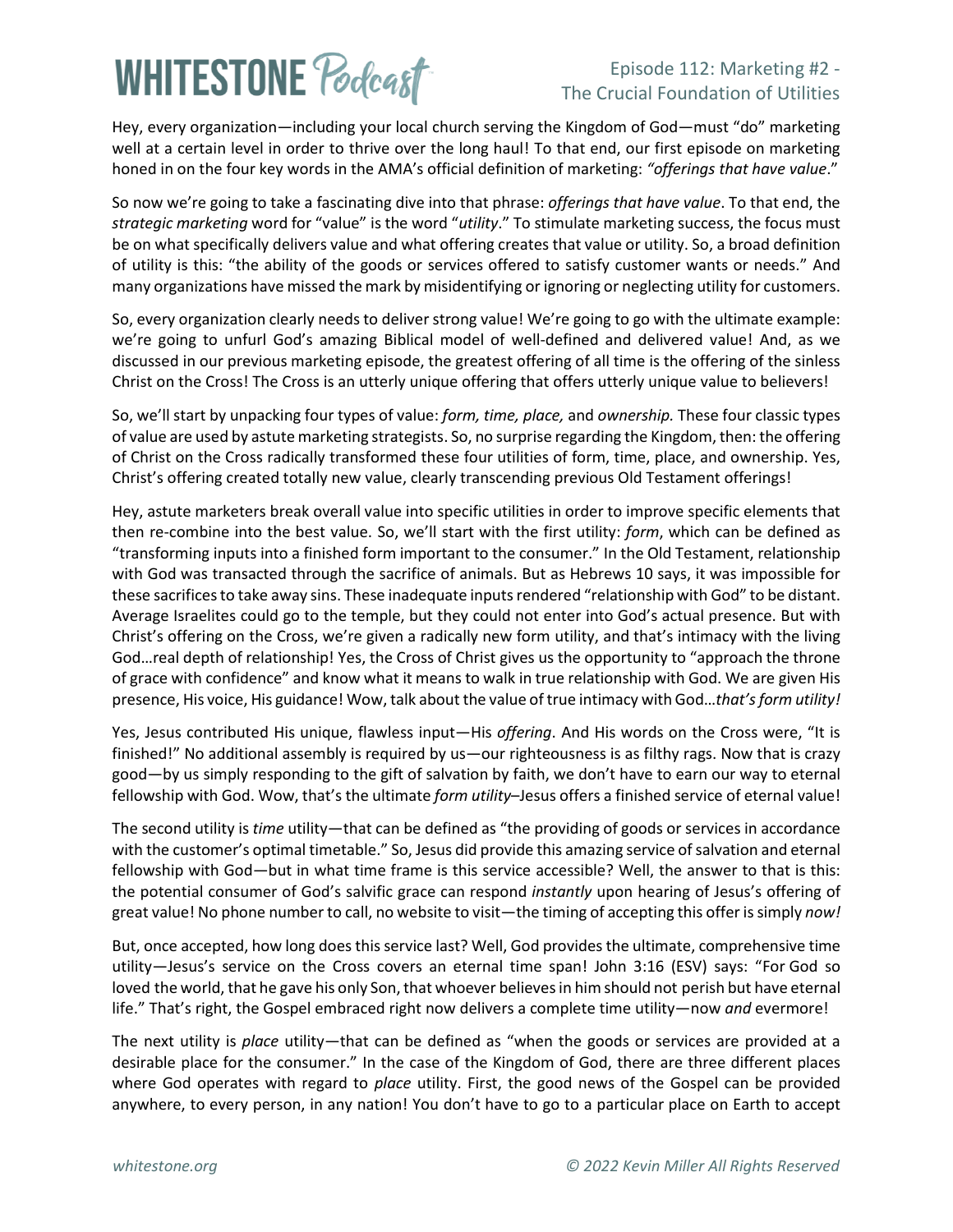## **WHITESTONE Podcast**

### Episode 112: Marketing #2 - The Crucial Foundation of Utilities

Jesus's finished work on the Cross…no need to go to a church building…to a denominational headquarters…or anywhere else specific. You simply believe in Christ *wherever you're at!*

So what's the second "place"-utility in this story? Well, for the believer, the dwelling of Jesus in the believer is completely portable, so Jesus is "with" the believer from that first moment of belief all the way to every place ahead…for life! The believer has constant fellowship with God, navigating to any place around the world, enabled as Christ's ambassador! Then, there's the third "place"-utility for the believer: home with the Lord! Then we will be in full fellowship with God for an eternity—in the most desirable *place* ever! Hey, a stunted version of *place* only looks to how we can impact the kingdoms of this world or only to investing in "heavenly" things like an isolated monk might do. But God's grand design is that *place* encompasses the Kingdom of God in its fullness, both here…on earth…as well as there…in heaven!

Finally, the fourth utility is *ownership* utility—that can be defined as "when the consumer gets meaningful ownership transferred as a result of a transaction." Stunningly, here's the manifestation of likely the most startling, unmerited utility ever offered in all of history… First, Hebrews 1:2 (ESV) tells us that, "…in these last days [God] has spoken to us by his Son, whom he appointed the heir of all things, through whom also he created the world." So, Jesus is heir of all things! Then, Romans 8:16-17 says to us, "The Spirit himself bears witness with our spirit that we are children of God, and if children, then heirs—heirs of God and fellow heirs with Christ…" Can you imagine? You and I are fellow heirs with Jesus—yes, heirs of all things!

Now, those four Kingdom utilities forge an amazing, synergistic combination of value: first, form utility (full fellowship with God); second, time utility (now and for eternity); third, place utility (everywhere—in every nation and in heaven); and fourth, ownership utility (believers being fellow heirs of all things with Jesus). Wow. These manifestations of these four utilities—*form, time, place, and ownership*—provide the crucial *strategic* foundation for the *operational* marketing of the Great Commission that works to fulfill these strategic values…these utilities. That's why Jesus said, "Go therefore and make disciples of all nations, baptizing them in the name of the Father and of the Son and of the Holy Spirit…"

Why would anyone go forth to unreached neighbors without totally embracing the four foundational utilities offered by Christ and Him crucified: full fellowship with God, eternal life, heaven, and fellow heirship with Christ? Buddha doesn't offer that. Muhammed doesn't offer that. Nations don't offer that. Governments don't offer that. Families don't offer that. Only Jesus gave us His offering of great value!

So, Jesus's sacrificial "input" on the Cross clearly manifested as an offering of great value! But that's only given an opportunity for completion *if* the messenger embraces the fullness of these utilities manifested by Jesus. Regrettably, many churches, have a message of condemnation…or a message of pursuing elusive human goodness…or a message of merely helping others while muting the Gospel. Truly, the recipients of such stunted or misguided efforts will not experience the four utilities provided by Jesus at the Cross!

The true value of all *operational* marketing approaches—even the Great Commission—is dependent upon the proper utilities of the *strategic* marketing foundations that such street-level approaches should be aligned with. But, sadly, it's happened in every era over the past two millennia: often social needs are isolated and emphasized by Christians in lieu of salvation, eternal life, and full fellowship with God now and forever. The recipients of stunted social-need marketing will get that fruit, yay—but *not* the deepest, most rich utilities offered by Jesus! Wait, you might say, meeting social needs is pre-evangelism! Great…that can be true! But where are the fruits of the evangelism that followed—you know, the proclaiming of the Gospel of the Kingdom that Jesus was all about as He also met such needs? (Mark 1)

Here's the crux of the matter. Whether in your church or your workplace, the *strategic* utilities that give rise to value are the crucial foundation to *operational* marketing success. Only a fraction of churches succeed at this. Those that don't simply fail in strategic impact. And the same is true of every organization over time! Hey, how's your church…your workplace…doing with its crucial foundations of utilities?